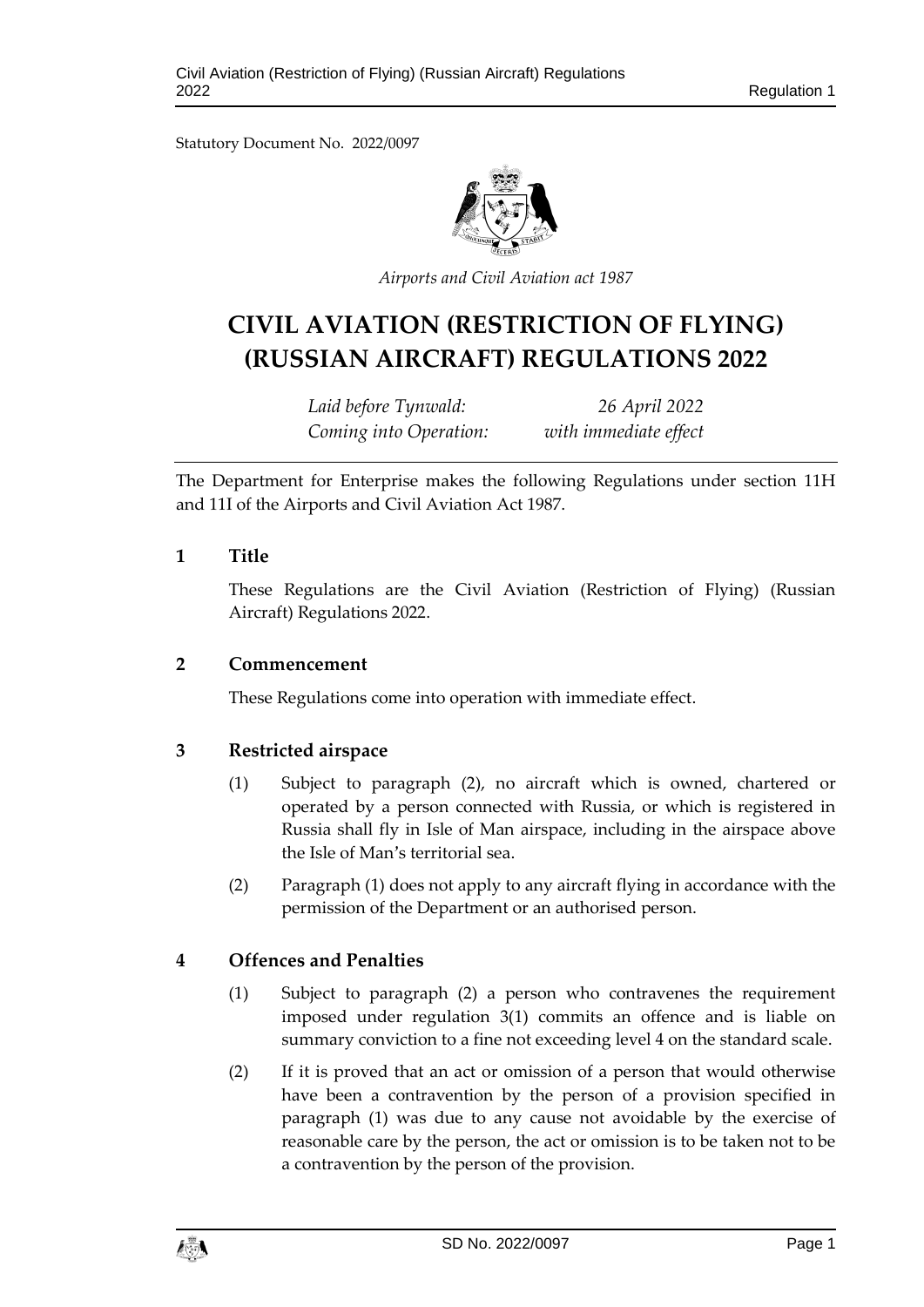#### **MADE 1 MARCH 2022**

#### **SIMON WILLIAMS**

*Director of Civil Aviation*